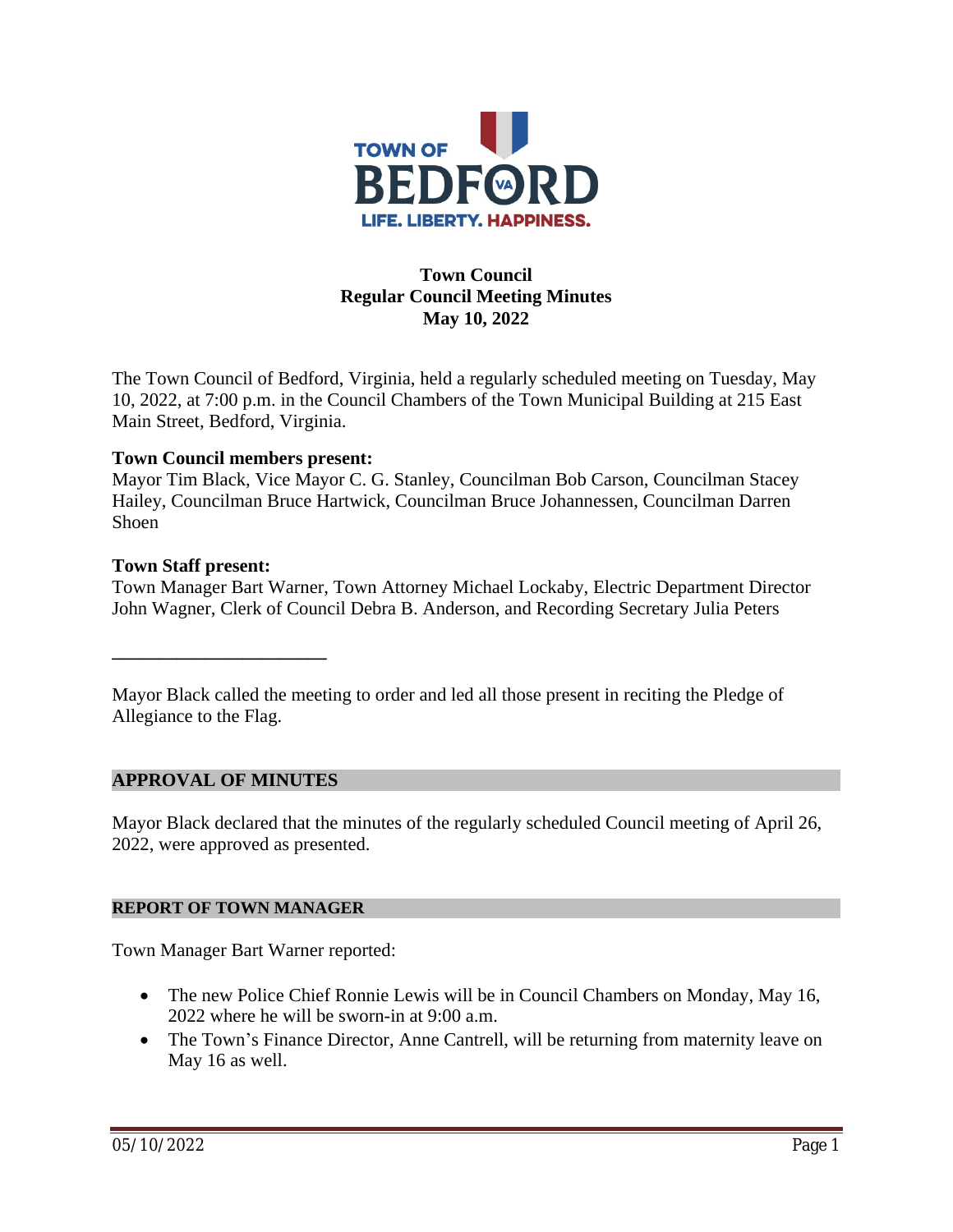• On May 24, 2022, prior to the regularly scheduled Council meeting, there will be a public reception to introduce both Chief Lewis and Mrs. Cantrell to the community. The reception will be in Council Chambers at 5:00 p.m.

## **APPEARANCES BEFORE COUNCIL**

None.

## **COUNCIL COMMENTS**

Councilman Hailey thanked Councilman Johannessen for working diligently Sunday morning to put flower baskets up and around Town, making the Town beautiful.

Councilman Stanley thanked Councilman Johannessen for keeping up the good work.

Councilman Johannessen said it was his privilege to attend the Bedford Area Educational Foundation Breakfast on the past Monday and to accept on behalf of the Town of Bedford an Educational Leader Award. The Bedford Educational Foundation awards grants to teachers to help fund some neat projects. Last year, with so many children being taught online, the Foundation provided 84 families with internet hot-spots and/or hook-ups so the children could complete their school work. This was a very worthwhile project serving the needs of the students in the community.

Councilman Hartwick thanked Councilman Johannessen for the work he did with the flower baskets throughout the Town. They looked beautiful and his grandma loved to see the flowers when she rode around Town. He appreciated all the attendees at the night's meeting and he liked seeing a full room. He also thanked Bedford's police officers for everything they do for the citizens.

Mayor Black reminded attendees of the event coming up in a couple weeks, which was the Parade for the high school Seniors. So that everyone was aware, it would be more of a rolling parade with no road closures and will be held in Town on Sunday, May 22, 2022, beginning at 3:00 p.m.

#### **REPORT OF COUNCIL COMMITTEES**

None.

# **REVISIONS TO AGENDA**

None.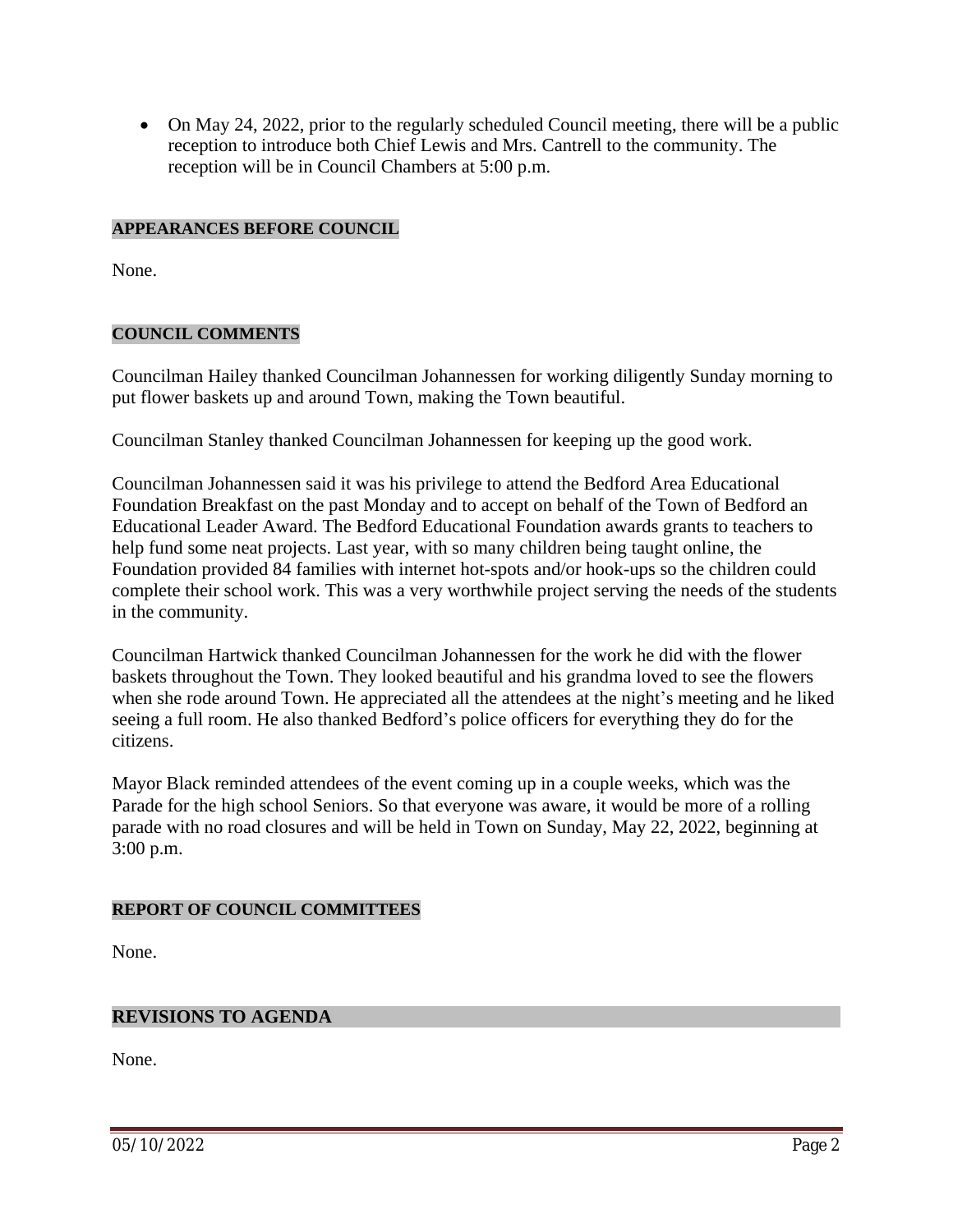#### **PUBLIC HEARINGS**

Mr. Warner read the following public hearing notice.

## **PUBLIC HEARING NOTICE**

Notice is hereby given of a public hearing to be held by Town Council at 7:00 p.m. on Tuesday, May 10, 2022, at the Town Municipal Building, Council Hall, 215 East Main Street, Bedford, VA in relation to the budget for the Town of Bedford for Fiscal Year 2022-23 at which time any citizen of the Town shall have the right to attend and state his or her views. Detailed copies of the proposed budget are available for inspection during normal office hours in the Office of the Town Manager and the Office of the Clerk of Council.

By the Authority of Town Council

Mayor Black opened the public hearing at 7:05 p.m.

## **Tim Brooke, 840 Randolph Street, Bedford, VA**

Police Officer Brooke said he was not sure how much money was included in the budget for community policing, but he would like to double the \$4,000 normally used for the National Night Out event this year. They would like to acquire a DJ, a dunking booth, and T-shirts for the night. He would be able to provide Council with an itemized expenditure list, but for an additional \$3,000 he could also feed everyone who attends and provide a fireworks display at the end of the event. He asked that Council consider his request.

There being no one else to come forward to speak, Mayor Black closed the public hearing at 7:07 p.m.

He noted that approval of the budget would take place at the next Town Council meeting on May 24, 2022.

#### **CONSENT AGENDA**

None.

#### **OLD BUSINESS**

None.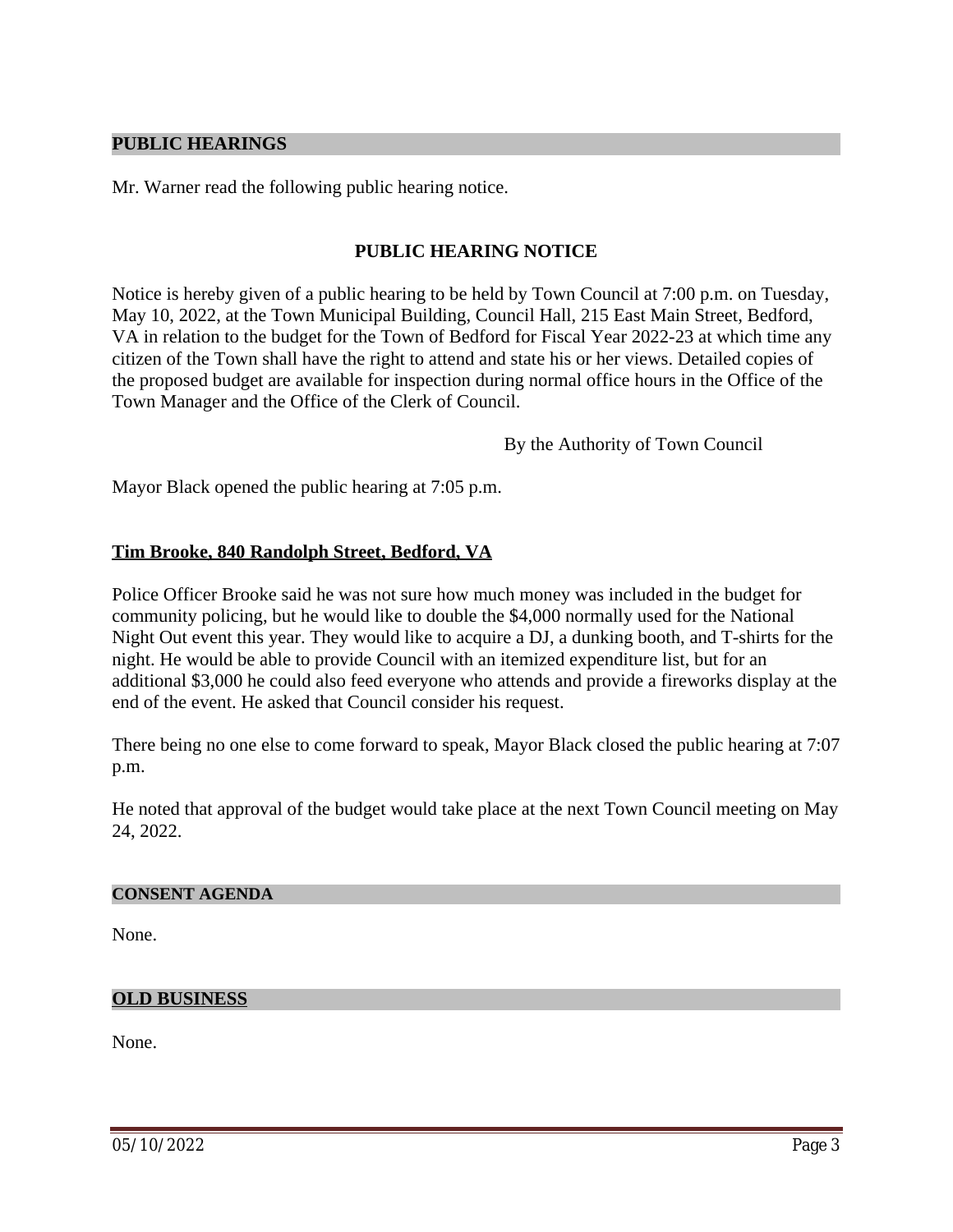# **Bedford Area Chamber of Commerce Presentation**

President/CEO Wende Henley said that on behalf of the Bedford Area Chamber of Commerce, their Board and staff, she would be recognizing the Town of Bedford Police Officers of the Year. The Chamber had partnered with the Police Department to honor the police officers. The idea came from former Chief of Police Todd Foreman and Ms. Henley thanked him for his involvement. The officers' dedication and outstanding service was appreciated by the Chamber and they wanted to recognize some of the best officers and their acts of service.

Former Police Chief Foreman noted that he began this project before he retired and he was excited to see it come to fruition, and he thanked his staff for their input. The first award was for the Traffic Enforcement Officer of the Year, Austin Brugh. He had gone above and beyond the call of duty in traffic enforcement. He was innovative and took initiative in creating new traffic safety education and enforcement programs. He made an outstanding effort in working traffic enforcement in areas of Town where traffic safety complaints have been received.

Officer Odair Castaneda was awarded the Officer of the Year. Mr. Foreman said the criteria for this award included one or more heroic acts, high personal standards, and service above and beyond the call of duty. He showed a technical excellence in law enforcement, was innovative, and showed initiative in creating a new law enforcement program. He gave outstanding effort in criminal investigations and exhibited outstanding work in narcotics investigations.

Officer Tim Brooke and Officer Urshulla Meade were the tied winners for the Community Office of the Year award. Mr. Foreman said the criteria for this award included using community policing philosophy through community engagement, promoting crime prevention programs, and building trust in community relationships.

Meeting attendees applauded the winning officers.

# **Resolution – Business Appreciation Month 2022**

The month of May 2022 has been designated as Business Appreciation Month in Virginia in recognition of the many benefits to Virginia communities derived from their businesses. In appreciation of industries, small businesses and entrepreneurs, Council is asked to adopt a resolution declaring May to be Business Appreciation Month in the Town.

# **ACTION REQUESTED:**

Town Council is requested to adopt a resolution in support of Business Appreciation Month.

Mr. Johannessen moved, seconded by Mr. Hailey to adopt a resolution in support of Business Appreciation Month.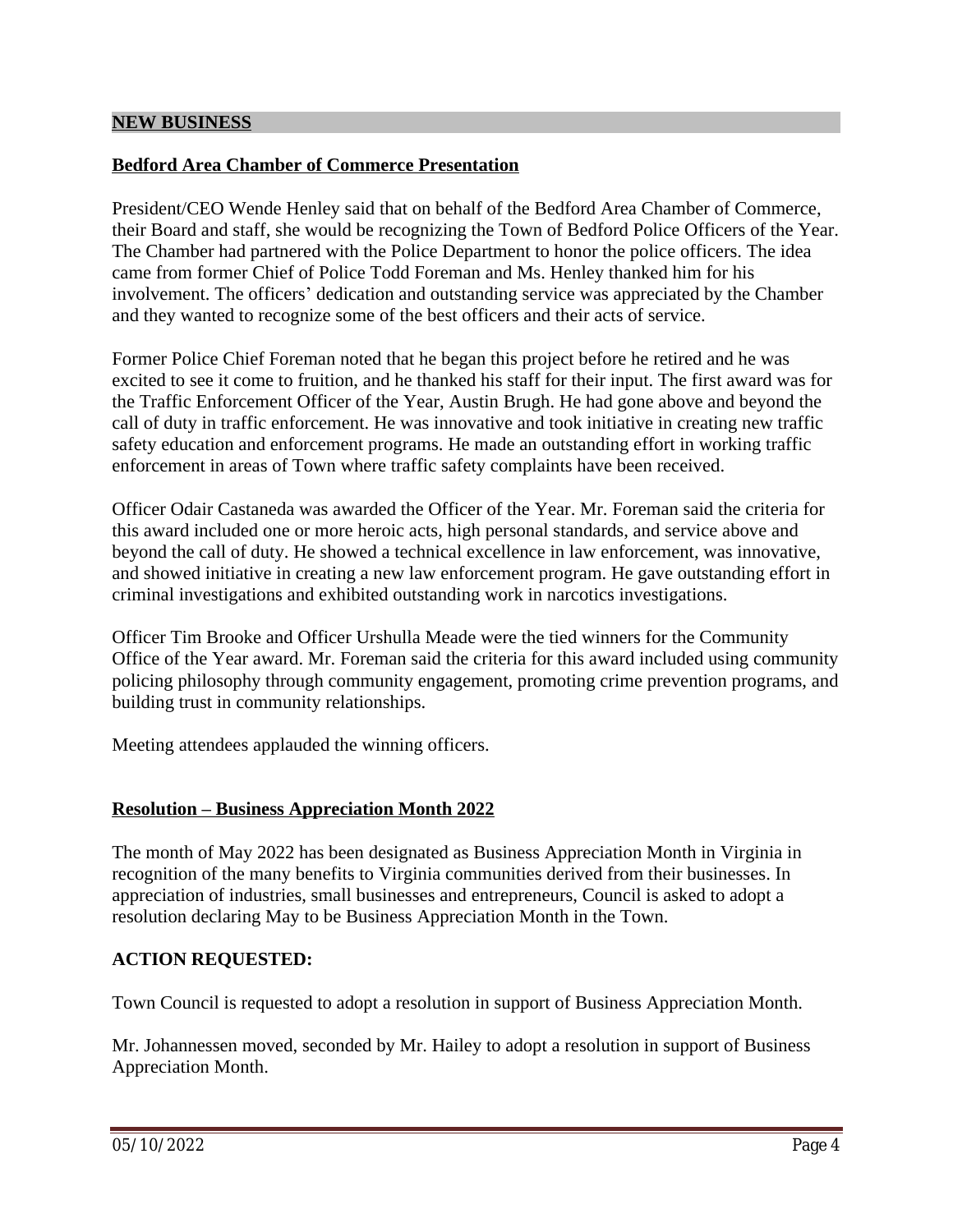Voted upon and carried by the following roll call vote.

| Councilman Carson      | aye |
|------------------------|-----|
| Councilman Hailey      | aye |
| Councilman Hartwick    | aye |
| Councilman Johannessen | aye |
| Councilman Shoen       | aye |
| Councilman Stanley     | aye |
| <b>Mayor Black</b>     | aye |

The motion carried with seven members voting aye.

The resolution follows.

# **BUSINESS APPRECIATION MONTH 2022**

# **WHEREAS**, the month of May 2022 is recognized as **BUSINESS APPRECIATION MONTH** in the **COMMONWEALTH OF VIRGINIA**; and,

 **WHEREAS,** the Town of Bedford supports its businesses and their spirit of entrepreneurship to create a vibrant and sustaining community, recognizing the struggles and resilience of the business owners, especially recovering from the devastating pandemic; and

 **WHEREAS,** the citizens of the Town of Bedford benefit from the positive business climate, economic growth, and job opportunities that result from the contributions of businesses; and

 **WHEREAS,** Bedford has joined the Commonwealth in creating long-term economic revitalization by embracing diversity in its business community, fully integrating technology into business practices, and providing opportunities that support the economic well-being and ensuring safety for its citizens; and

 **WHEREAS,** businesses in the Town of Bedford are integral in moving Bedford forward by contributing their presence and energy to our robust economy; and

 **WHEREAS,** Business Appreciation Month increases public awareness of the valuable contributions that businesses make in our community.

 **NOW, THEREFORE,** the Town Council of the Town of Bedford does hereby recognize the month of May 2022, as **BUSINESS APPRECIATION MONTH** in the Town of Bedford, and call this observance to the attention of all our citizens.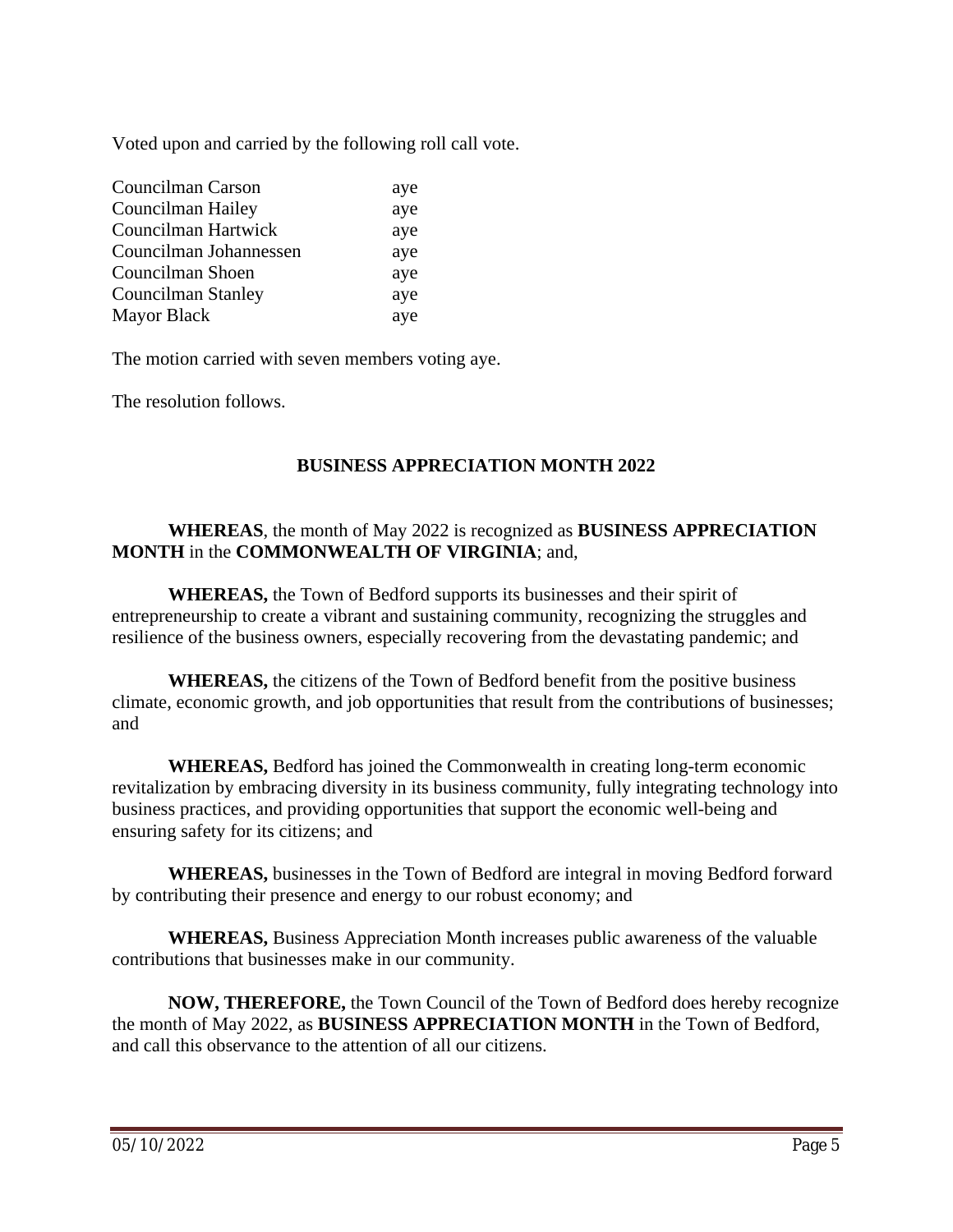# **Ordinance - Readopting and Reenacting Code Provisions Dealing with Traffic Laws**

Attached is an ordinance which readopts and reenacts **§**34-2 of the Town Code, incorporating by reference current provisions of the Code of Virginia dealing with traffic laws and motor vehicle operation. Failure to adopt this ordinance would mean that offenders would have to be charged under the State law rather than the Town law. Any fines collected would then be payable to the State rather than to the Town. The ordinance has been posted in three locations in the Town, in accordance with **§**2-54 of the Town Code.

# **ACTION REQUESTED:**

Town Council is requested to adopt the ordinance readopting and reenacting code provisions dealing with traffic laws.

Mr. Hartwick moved, seconded by Mr. Hailey to adopt the pertaining ordinance.

Voted upon and carried by the following roll call vote.

| aye |
|-----|
| aye |
| aye |
| aye |
| aye |
| aye |
| aye |
|     |

The motion carried with seven members voting aye.

The ordinance follows.

# **ORDINANCE NO. 22-3**

# **AN ORDINANCE TO READOPT AND REENACT SECTION 34-2 OF THE TOWN CODE INCORPORATING BY REFERENCE CURRENT PROVISIONS OF THE CODE OF VIRGINIA DEALING WITH TRAFFIC LAWS AND MOTOR VEHICLE OPERATION**

#### **BE IT ORDAINED BY THE COUNCIL OF THE TOWN OF BEDFORD, VIRGINIA:**

Section 1. Sec. 34-2 of the Town Code is hereby readopted and re-enacted as follows:

Pursuant to the authority of Section 46.2-1313 of the Code of Virginia, the provisions and requirements of the laws of the Commonwealth of Virginia contained in Title 46.2 in Article 9 (Sec. 16.1-278 et seq) of Chapter 11 of Title 16.1, and in Article 2 (Sec. 18.2-266 et seq) of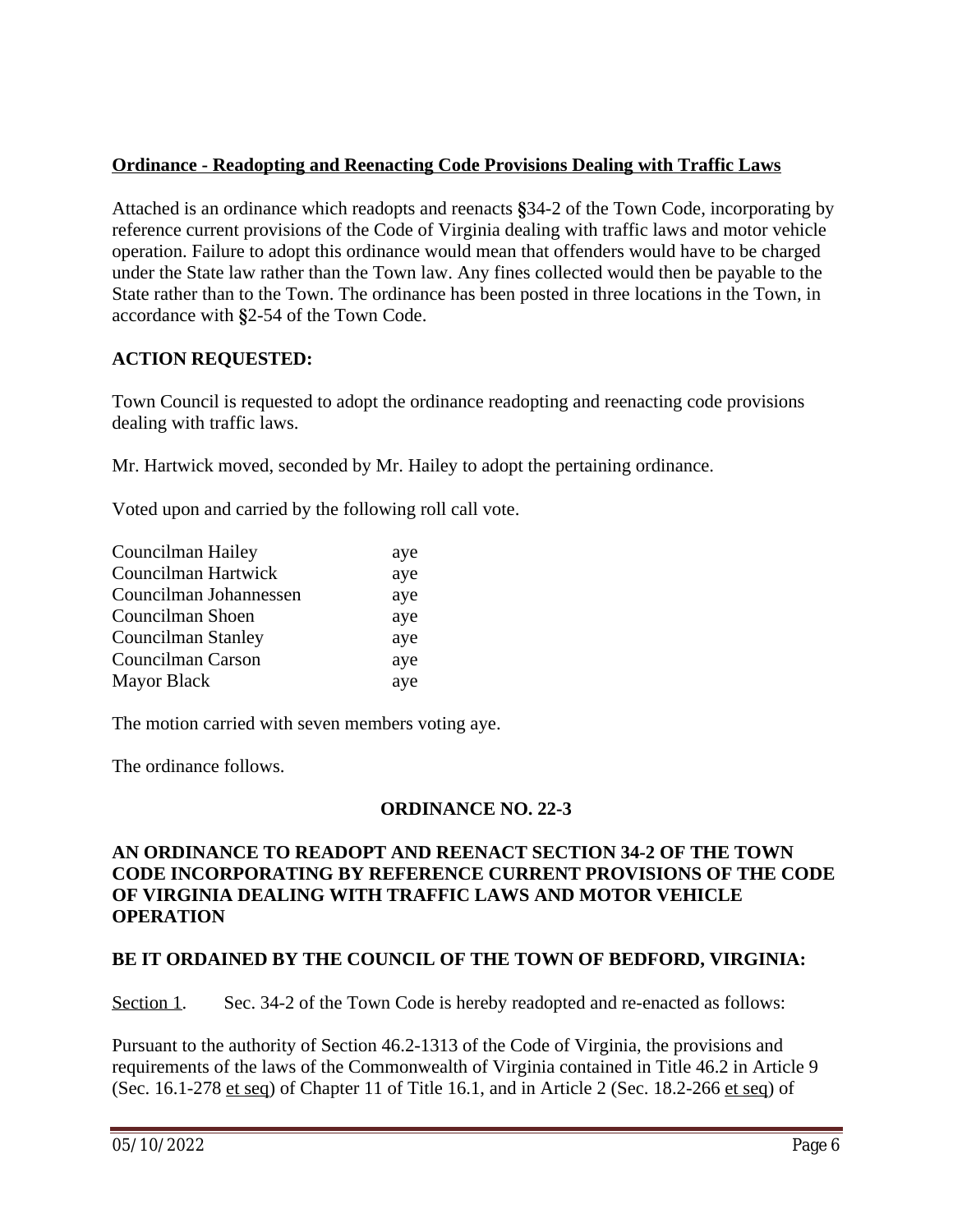Chapter 7 of Title 18.2, of the Code of Virginia, except those provisions and requirements the violation of which constitute a felony, and except those provisions and requirements which by their very nature can have no application to or within the Town, are hereby adopted and incorporated herein by reference and made applicable within the Town. References to "Highways of the State" contained in such provisions and requirements hereby adopted, shall be deemed to refer to streets, highways and other public ways within the Town. Such provisions and requirements are hereby adopted, mutatis mutandis, and made a part of this Chapter as fully as those set forth at length herein, and it shall be unlawful for any person, within the Town, to violate or fail, neglect or refuse to comply with any provision of Title 46.2 or of Article 9 of Chapter 11 of Title 16.1 or of Article 2 of Chapter 7 of Title 18.2 of the Code of Virginia, which are adopted by this Section; provided, that in no event shall the penalty imposed for the violation of any provision or requirement hereby adopted exceed the penalty imposed for a similar offense under such titles of the Code of Virginia.

Section 2. This Ordinance shall become effective on July 1, 2022, upon publication one time, immediately following its passage, in some newspaper published in the Town or upon posting at three or more public places in the Town for one week, as required by Section 19 of the Town Charter.

# **New Police Department Facility**

At its regular meeting on April 26, 2022, Council discussed pursuing construction of a new Police Department facility through a design/bid/build process involving the following administrative steps:

- 1. Design of a new police building. Wiley/Wilson is currently engaged under an existing contract to provide this service and have agreed to serve as the architectural and engineering firm of record for the project.
- 2. Determination of cost and sources of funding. Final budgeted costs will be determined as part of the design process. In the meantime, staff are working to identify sources of revenue. Our current thoughts are that revenue can be obtained from some combination of debt service, existing fund balance, and the possible use of funds from the American Rescue Plan Act of 2021 (ARPA).
- 3. Obtain the services of a Municipal Financial Adviser (MFA). Two firms providing this service have expressed interest in assisting the Town. Staff's current thought is to issue a Request for Proposals (RFP) from qualified providers.
- 4. Obtain the services of bond counsel to assist with matters of certifying the validity of any debt that may be forthcoming. Christopher G. Kulp, who has assisted the Town in matters related to several previous issues, has agreed to serve in this role for this project as well.
- 5. Obtain appropriate financing for the project. This can be accomplished in several ways. Examples include issuance of an RFP for bank financing; a public offering through an underwriter; or participation in pools offered by the Virginia Resources Authority or Virginia Municipal League.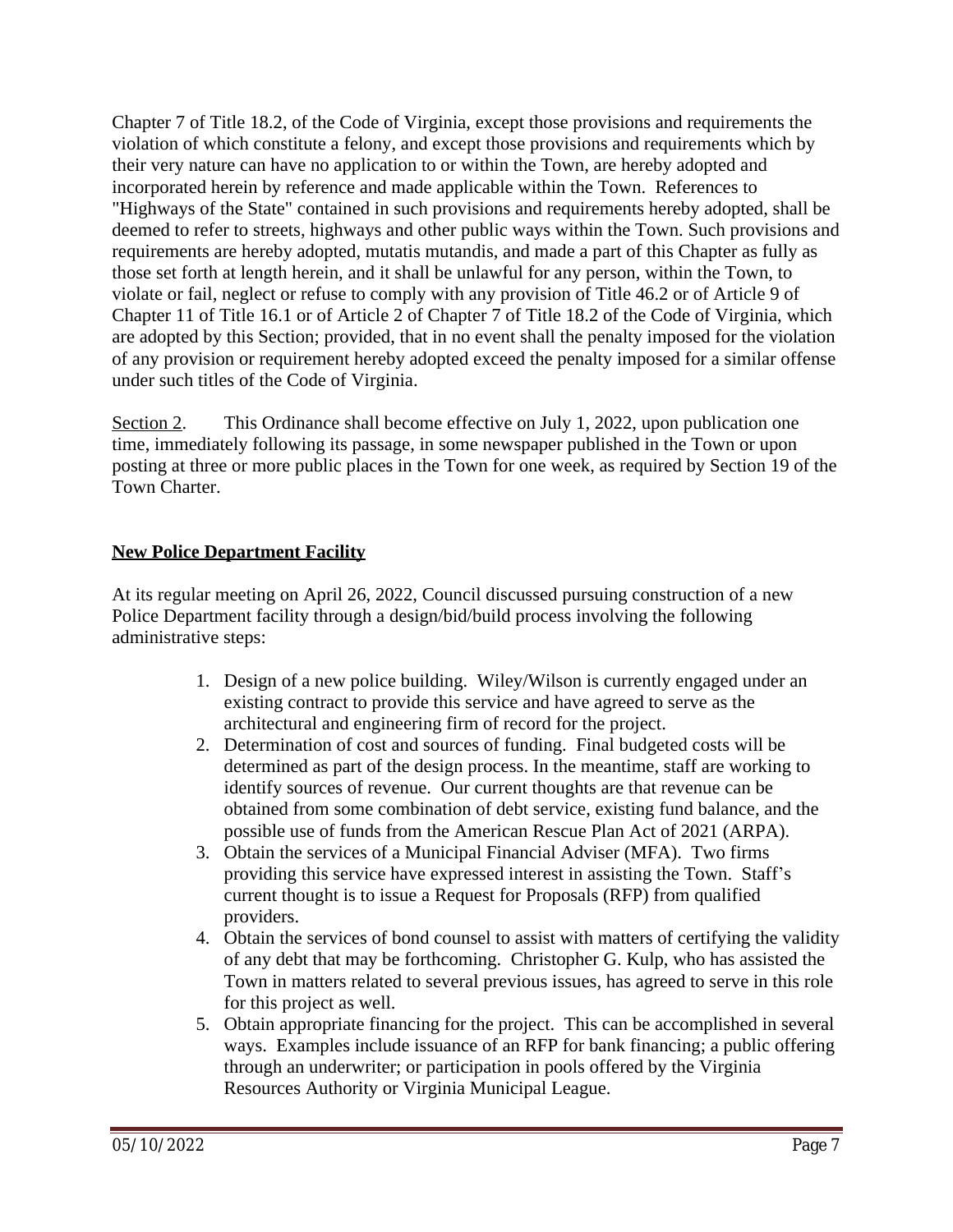6. Prepare and advertise bid package for construction of the new facility. This would presumably occur concurrently with a bond issue and is anticipated to occur within the FY22-23 budget cycle.

The consensus of Council was to give this some thought and revisit the issue at the regular meeting on May 10, 2022.

# **ACTION REQUESTED:**

Town Council is requested to approve construction of a new Police Department facility under the process outlined above, to authorize Wiley/Wilson to commence with the design of the proposed new building, and to appoint Christopher G. Kulp to serve as bond counsel in conjunction with the project.

Mr. Hailey moved, seconded by Mr. Stanley, to approve construction of a new Police Department facility under the process outlined above, to authorize Wiley/Wilson to commence with the design of the proposed new building, and to appoint Christopher G. Kulp to serve as bond counsel in conjunction with the project.

Discussion followed. In response to a question regarding whether a new contract would be needed with Wiley/Wilson for the design of the building, Mr. Warner said that with the conceptual design already completed, about 60% of the total design costs have been used under the existing contract. Wiley/Wilson will do the remaining design work and Mr. Lockaby stated that the work is within the general scope of the existing contract but a minor amendment to the scope of work will be needed. Mr. Warner said that because more than one entity was interested in serving as the MFA, an RFP will be issued for those services. He also noted that it is within the Town's procurement policy to obtain the services of Christopher G. Kulp as bond counsel.

Mayor Black moved to amend the motion, seconded by Mr. Hailey, as agreed to by Mr. Stanley, to approve construction of a new Police Department facility under the process outlined above, to authorize Wiley/Wilson to commence with the design of the proposed new building contingent upon an amendment to the existing contract's scope of work (drafted by Mr. Lockaby), and to appoint Christopher G. Kulp to serve as bond counsel in conjunction with the project.

Voted upon and carried by the following roll call vote.

| Councilman Hartwick       | aye |
|---------------------------|-----|
| Councilman Johannessen    | aye |
| Councilman Shoen          | aye |
| <b>Councilman Stanley</b> | aye |
| Councilman Carson         | aye |
| Councilman Hailey         | aye |
| <b>Mayor Black</b>        | aye |

The motion carried with seven members voting aye.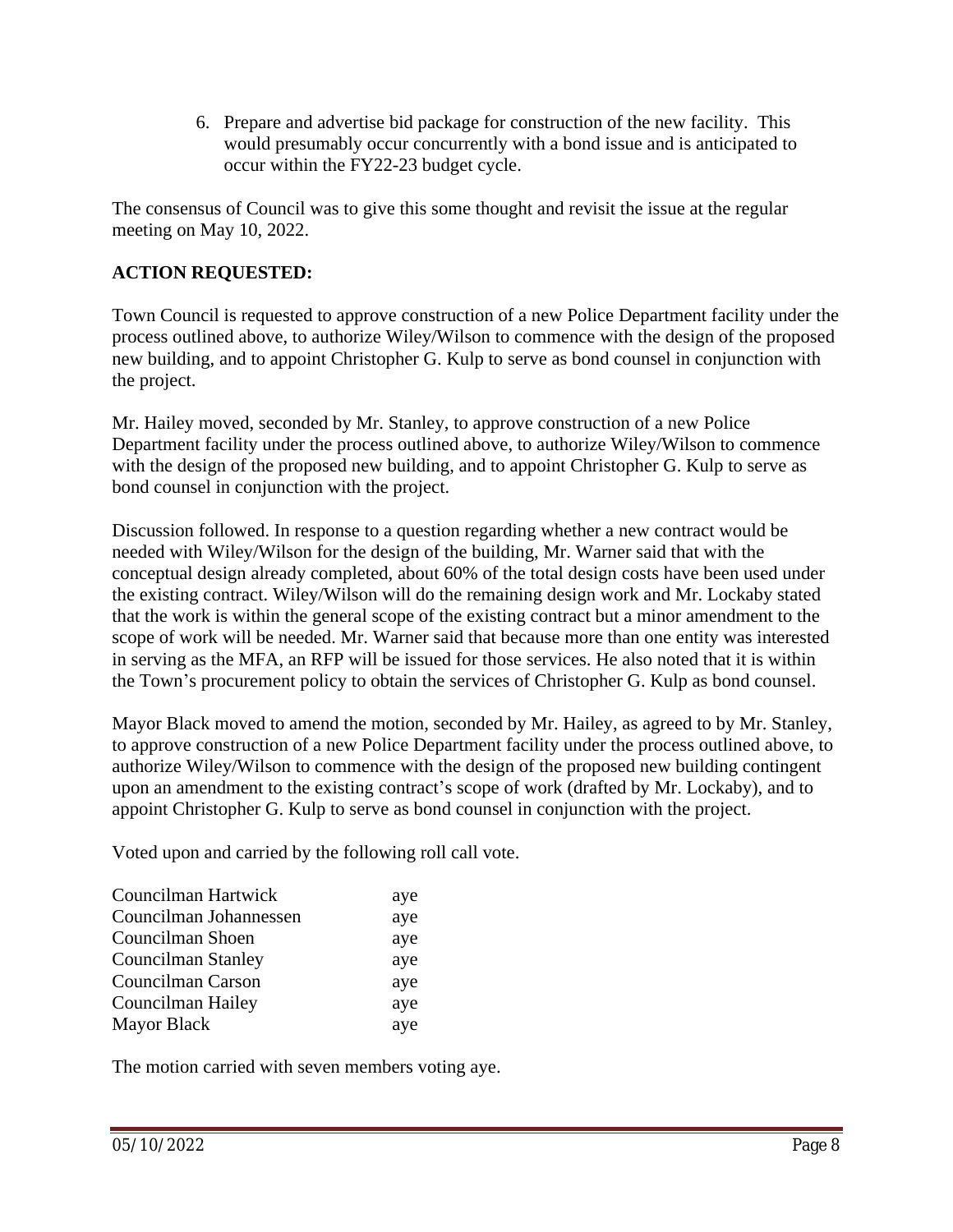# **Amending the Price Cost Adjustment (PCA)**

The Price Cost Adjustment (PCA) applied to all electric utility bills was scheduled to be amended automatically effective May 1, 2022. One of the variables involved in the calculation corresponds to the Town's recovery of purchase power costs. The Electric Committee and Finance Committee met jointly on April 26, 2022, to discuss this matter. Out of concern over the impacts upon customers, the Committees recommended that the variable within the PCA capturing this cost be amended to reflect 50% of the associated under recovery with the remaining costs to be borne by fund balance. The adjusted PCA which would take effect immediately upon approval by Council would be .02815.

# **ACTION REQUESTED:**

Town Council is requested to approve the recommendation of the Electric and Finance committees to amend the applicable Price Cost Adjustment (PCA) to a rate of .02815 with an effective date of May 10, 2022.

Mr. Wagner stated that the PCA was a mechanism designed to simply recover power costs. There is no margin or markup, it is a mechanism to pass purchase power costs onto the customers. It is reset every May 1 and November 1. They look back at the history to see how they did with the current PCA and then adjust it as necessary to reflect what is expected in the future. Declining power costs had been enjoyed for about the past two and a half years, but the energy market started to climb in September 2021 and in December, it took a sharp upturn. Last year at this same time, a megawatt hour of energy could be bought for \$29. Today, the price is \$93. For the last six months, the Electric Department has been under-recovering the power costs, totaling approximately \$1.2 million. They have already paid the bills for this power but they cannot continue to under-recover at this rate. They propose to adjust the PCA to recover the costs going forward plus 50% of the under-recovery of the past six months which would equal about \$600,000. In the future, they will have to look at where the Department stands and in November, see how they can shore things up. The impact on residential customers will be about a 15% increase in their bills. For larger users, the increase would be more, with some customers paying about 25% more. To try to recover 100% of these costs would be too much for customers to bear at this time but an increase must be done to retain the financial integrity of the Electric Department. Possibilities of phasing the increase into bills was discussed, such as a 25% recovery, and then look at the structure of the PCA and amend it so it could be changed quarterly rather than twice per year.

Discussion followed regarding the rising costs of electricity for the Town, local utility companies, and throughout the country. Council members agreed that it would be a shock and hardship to many customers but the issue must be addressed. It was suggested that a phase-in process be used and amending the ordinance in the meantime, so the PCA could be changed quarterly and the costs could be recovered quickly.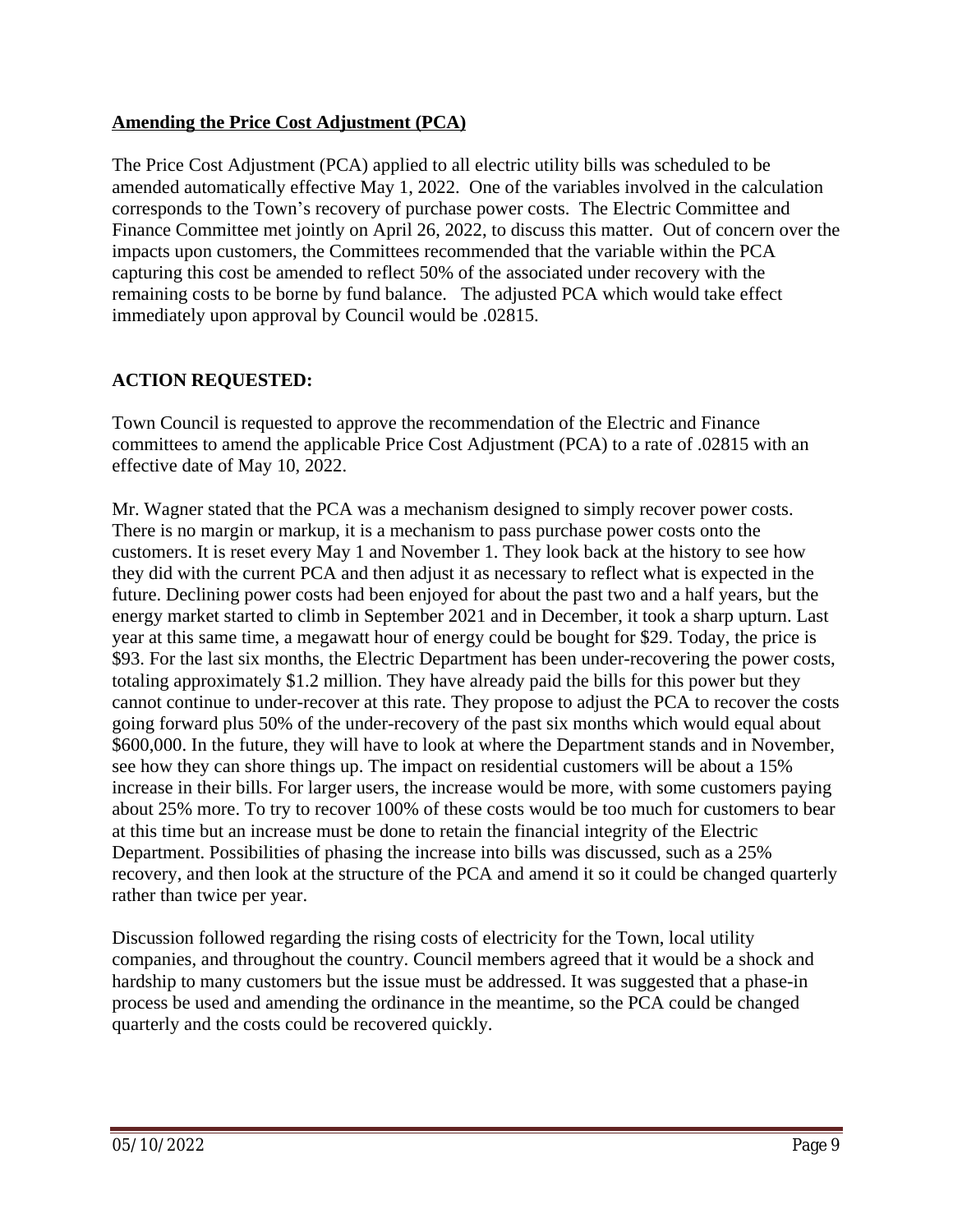Mr. Johannessen moved, seconded by Mr. Shoen to amend the PCA to recover all the increased costs going forward, recover 25% of the increased costs from the past six months, and revisit the issue in three months.

Voted upon and carried by the following roll call vote.

| Councilman Johannessen    | aye |
|---------------------------|-----|
| Councilman Shoen          | aye |
| <b>Councilman Stanley</b> | aye |
| Councilman Carson         | aye |
| Councilman Hailey         | aye |
| Councilman Hartwick       | aye |
| <b>Mayor Black</b>        | aye |

The motion carried with seven members voting aye.

# **Chamber of Commerce Building Lease**

The Bedford Chamber of Commerce has occupied the building on property owned by the Town located at 305 East Main Street for several years. The use of the building has been governed by a series of leases during the time period. The most recent lease expired June 30, 2019, and the Chamber has occupied that building since that time on a "month-to-month" basis.

Since that time, the Town has attempted to negotiate a new lease agreement with the Chamber of Commerce. On April 28, 2022, the Town Attorney received a lease proposal from the attorney representing the Chamber, which is before the Town Council members for consideration.

# **ACTION REQUESTED:**

Town Council is requested to consider approval of the lease proposal from the Bedford Area Chamber of Commerce.

Mayor Black noted that this issue has been worked upon quite a bit for the last couple years, trying to work out a lease agreement with the Chamber. Council made a proposal back in October 2021 and a proposal was received from the Chamber in April 2022.

Discussion followed.

Councilman Carson said Council has tried to work this out with the Chamber but there was no communication from them. Now the Chamber comes up with a proposal at the last minute. Their handling of the subject has been disrespectful and unbusinesslike.

Councilman Shoen agreed with Councilman Carson, saying Council has tried to get this done for months and two or three days before their "get-out" date they provide this proposal. The Council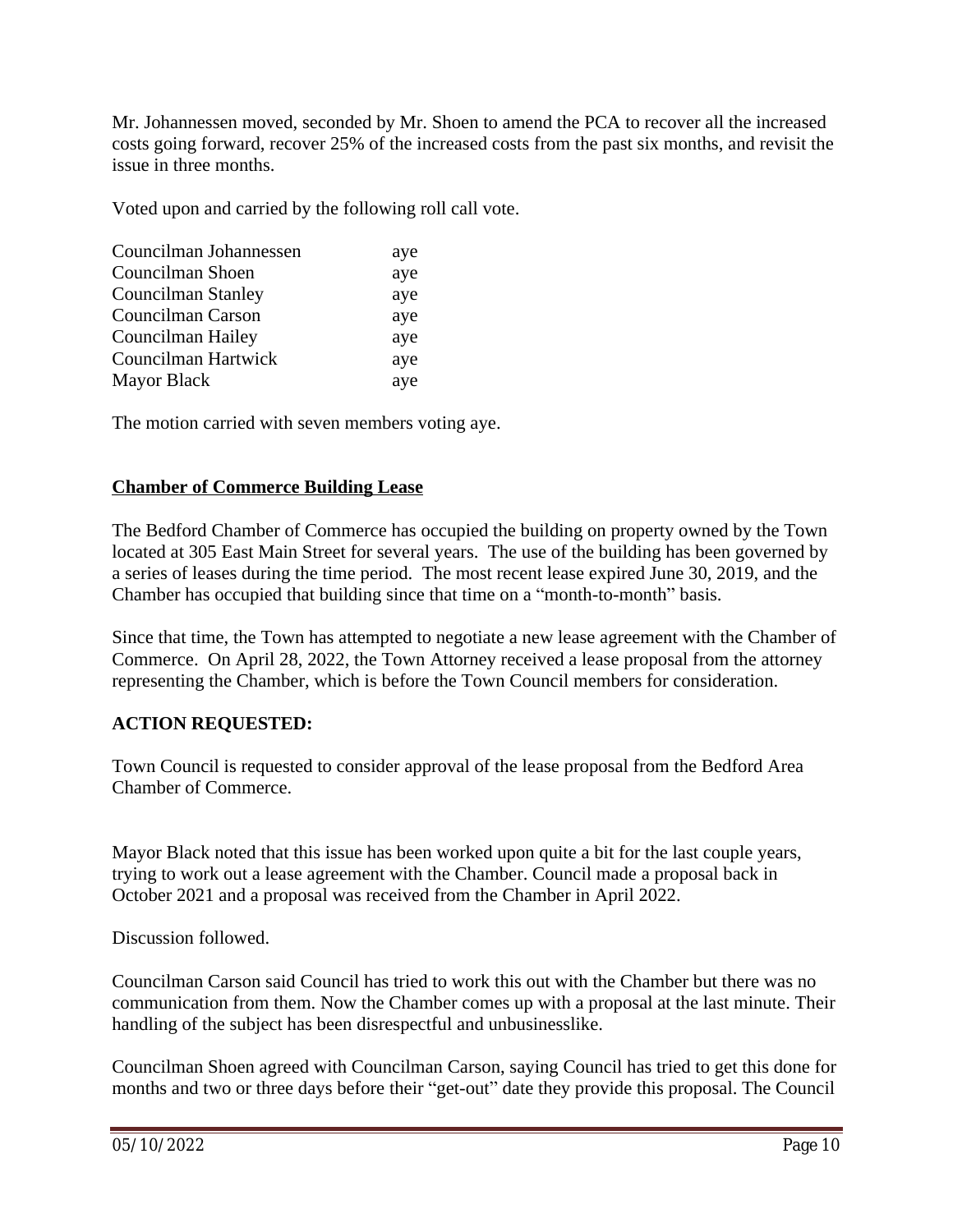and the Chamber cannot even agree who owns the property. The Chamber wants a \$25,000 buyout to let them go and Council cannot give taxpayer money away like that. He cannot in any way agree with the lease the way it is currently written but can keep an open mind if Council can come up with a proposal.

Councilman Hailey said this situation has been going on almost three years and the Town Manager has tried to contact Chamber staff with no response from them. He cannot in any way agree with the lease proposal they have presented.

Councilman Stanley noted that no one wants to see the Chamber leave Bedford, and he hopes there is an agreement they could come to. However, a real estate owner may have a property manger who would make the agreement and set the lease, not the tenant making the lease and setting the rent. Since the Town owns the building, he does not see why the Chamber would present such a proposal to Council since they are the tenant. As the tenant, they are supposed to tell the owner when something needs to be fixed, especially if it is a safety issue. He feels Council has been overly generous and gracious and he thought \$250 rent per month was a very low figure. He was willing to pursue options but he could not agree with the current proposal.

Councilman Johannessen concurred with Councilman Stanley. He stated Council has a fiduciary responsibility and has continually asked the Chamber about a lease agreement with no response from them prior to this. He was not in favor of the presented lease.

Councilman Hartwick stated that he is currently the Chair of the Property Committee and has reviewed the lease. The Chamber waited until the last minute to provide the lease and he thought it was the worst lease he had ever seen. A lot of changes would be needed to this lease before he could even consider approving the lease.

Mayor Black said he did not want to see the Chamber leave Bedford, they have been in Bedford since the 1970's and he would like to work out some type of agreement. He acknowledged Council's frustration where there has not been a lease for almost three years and they have reached out to the Chamber numerous times. He does not agree with the presented lease and he asked for suggestions from Council members regarding how to move forward.

After further discussion, Council rejected acceptance of the Chamber of Commerce lease proposal. Council noted the Chamber must acknowledge that the Town owned the building, not the Chamber, and the buy-out clause must be removed from any lease agreement. Maintenance issues must also be addressed as well as a reasonable rent.

Council agreed to hold a work session on Tuesday, May 17, 2022 at 6:00 p.m. Any particulars Council members wanted to see included in a lease will be sent to Mr. Lockaby no later than Monday, May 16, 2022. Mr. Lockaby will draft a lease proposal to present at the work session for Council members to discuss.